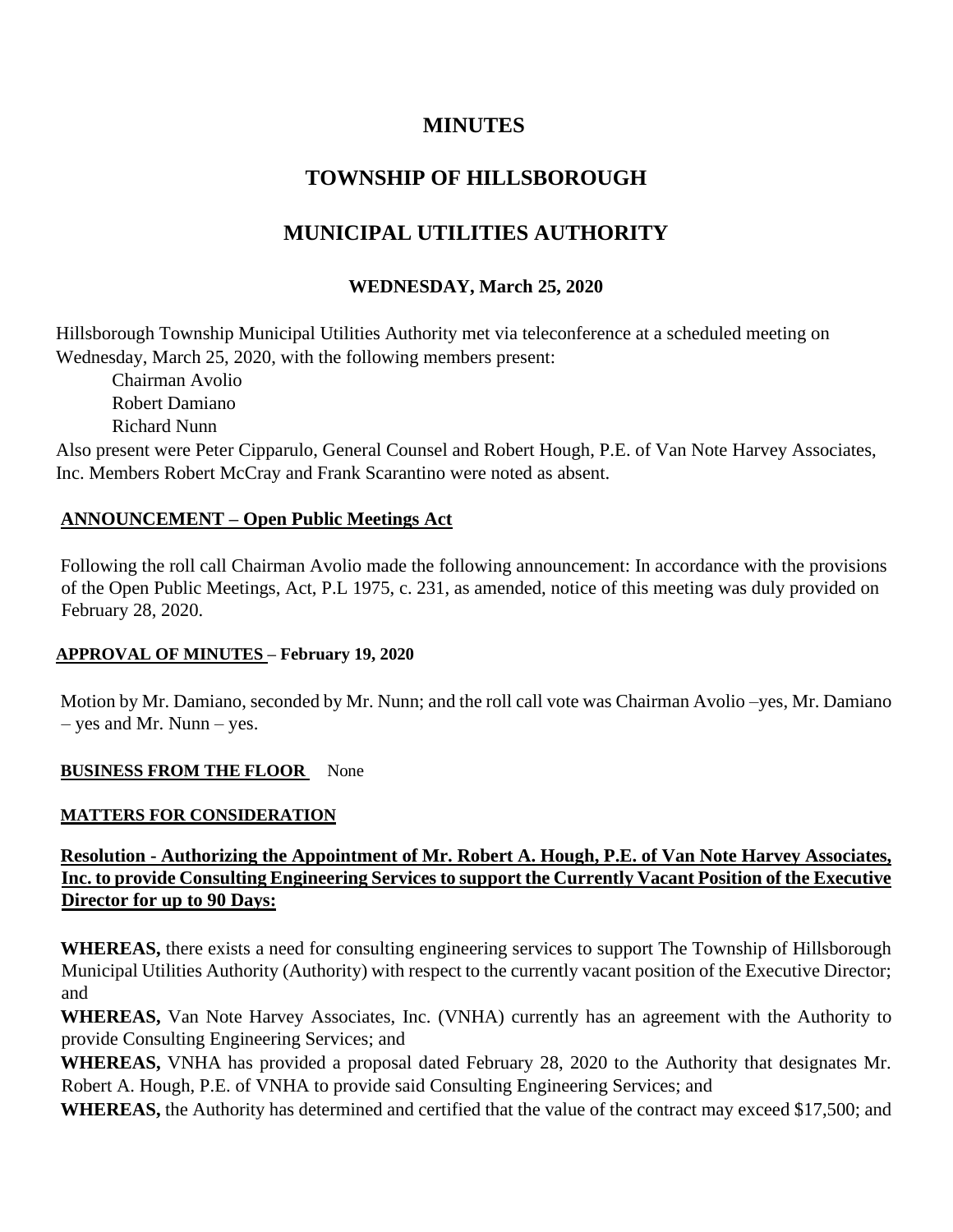**WHEREAS,** funds are available for this purpose.

**NOW, THEREFORE, BE IT RESOLVED** by The Township of Hillsborough Municipal Utilities Authority as follows:

- 1. The Chairman and Secretary be and they are hereby authorized and directed to execute an agreement and file with the Acting Executive Director of the Authority between the Authority and VNHA for consulting engineering services to support The Township of Hillsborough Municipal Utilities Authority (Authority) with respect to the currently vacant position of the Executive Director for up to 90 days from March 1, 2020.
- 2. The Acting Executive Director shall publish a notice of said appointment in the Courier News and Hillsborough Beacon in accordance with the provisions of the Local Public Contracts Law.

Motion to Approve by Mr. Nunn, Second by Mr. Damiano; the roll call vote was: Chairman Avolio – yes, Mr. Damiano– yes, and Mr. Nunn – yes.

# **Resolution – Authorizing Approval of a Sanitary Sewer Connection for Primrose Childcare School, 32 Falcon Road (Block 141, Lot 16.02)**

**WHEREAS,** Primrose Childcare Center, 32 Falcon Road (Block 141, Lot 16.02), has requested a sanitary sewer connection for a proposed childcare center on the above referenced property; and

**WHEREAS,** the requested wastewater flow from the proposed childcare center is 2,880 gallons per day (GPD); and

**WHEREAS,** the connection of the proposed childcare center will be via a gravity sewer lateral; and

**WHEREAS,** plans entitled "Preliminary & Final Major Site Plan" dated August 23, 2019 (Revision 1), prepared by Bohler Engineering, has been reviewed by the Township of Hillsborough Municipal Utilities Authority's consulting engineer CME Associates.

**NOW, THEREFORE, BE IT RESOLVED** by the Township of Hillsborough Municipal Utilities Authority that this sanitary sewer connection be approved subject to the following conditions:

- 1. CME Associates review memo of February 14, 2020.
- 2. Approval of the Somerset Raritan Valley Sewerage Authority and, if required, the New Jersey Department of Environmental Protection.
- 3. As-built plans of the sanitary sewer connection shall be prepared by the applicant's engineer. Two (2) sets shall be provided to the Authority in reproducible form on mylar.
- 4. Performance Bond and inspection fees in the amounts established by the Authority shall be provided to the Township of Hillsborough Municipal Utilities Authority for the proposed sewerage facilities prior to construction, as may be applicable.
- 5. Maintenance Bond in the amount and form required by the Township of Hillsborough Municipal Utilities Authority shall be provided to the Authority for a period of up to two (2) years from the date of release of the Performance Bond, as may be applicable.
- 6. Conveyance of all applicable sanitary sewer easements to the Township of Hillsborough Municipal Utilities Authority, as may be applicable.
- 7. Because this connection serves a single structure, a proposed childcare center, all off-site and onsite sanitary sewer mains and force mains, laterals and connections shall be the responsibility of the owner.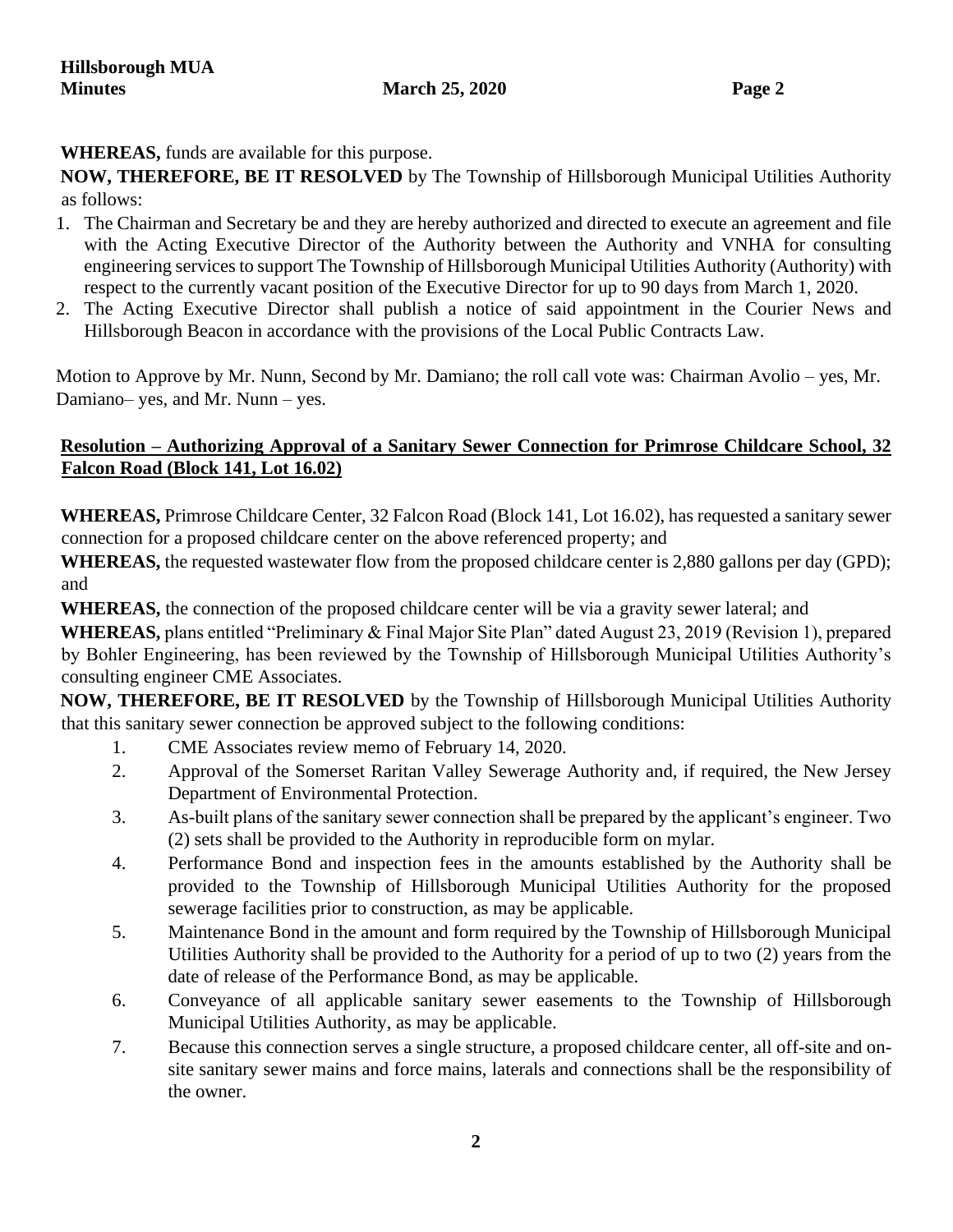8. Approval shall remain in effect for a period of two (2) years, at which time, if construction of the facilities has not been initiated, re-approval will be required.

**BE IT FURTHER RESOLVED,** that, plans be forwarded to the Somerset Raritan Valley Sewerage Authority and, as applicable, the New Jersey Department of Environmental Protection for approval and the Acting Executive Director be authorized to execute applications required in connection with said submittal.

Motion to Approve by Mr. Nunn, Second by Mr. Damiano; the roll call vote was: Chairman Avolio – yes, Mr. Damiano– yes, and Mr. Nunn – yes.

## **Resolution – Authorizing Approval of a Sanitary Sewer Connection for Green Village Brookhaven Lofts, Route 206 (Block 141, Lots 30.01, 30.02 and 30.03)**

**WHEREAS,** Green Village Brookhaven Lofts, Route 206 (Block 141, Lots 30.01, 30.02 and 30.03), has requested a sanitary sewer connection for the proposed Brookhaven Lofts project as part of the overall Green Village development on the above referenced property; and

**WHEREAS,** the requested wastewater flow from the proposed development is 33,900 gallons per day (GPD); and

**WHEREAS,** the connection of the proposed development will be via a gravity sewer; and

**WHEREAS,** plans entitled "Green Village, Block 141, Lots 30.01, 30.02 and 30.03, Hillsborough Township, Somerset County, New Jersey" last revised November 8, 2019 (Revision 1), prepared by Van Cleef Engineering Associates, has been reviewed by the Township of Hillsborough Municipal Utilities Authority's consulting engineer CME Associates.

**NOW, THEREFORE, BE IT RESOLVED** by the Township of Hillsborough Municipal Utilities Authority that this sanitary sewer connection be approved subject to the following conditions:

- 1. CME Associates review memo of March 16, 2020.
- 2. Approval of the Somerset Raritan Valley Sewerage Authority and the New Jersey Department of Environmental Protection.
- 3. As-built plans of the sanitary sewer connection shall be prepared by the applicant's engineer. Two (2) sets shall be provided to the Authority in reproducible form on mylar.
- 4. Performance Bond and inspection fees in the amounts established by the Authority shall be provided to the Township of Hillsborough Municipal Utilities Authority for the proposed sewerage facilities prior to construction, as may be applicable.
- 5. Maintenance Bond in the amount and form required by the Township of Hillsborough Municipal Utilities Authority shall be provided to the Authority for a period of up to two (2) years from the date of release of the Performance Bond, as may be applicable.
- 6. Conveyance of all applicable sanitary sewer easements to the Township of Hillsborough Municipal Utilities Authority, as may be applicable.
- 7. All on-site sanitary sewer facilities such as sewer mains and force mains, laterals and connections shall be the responsibility of the owner.
- 8. Approval shall remain in effect for a period of two (2) years, at which time, if construction of the facilities has not been initiated, re-approval will be required.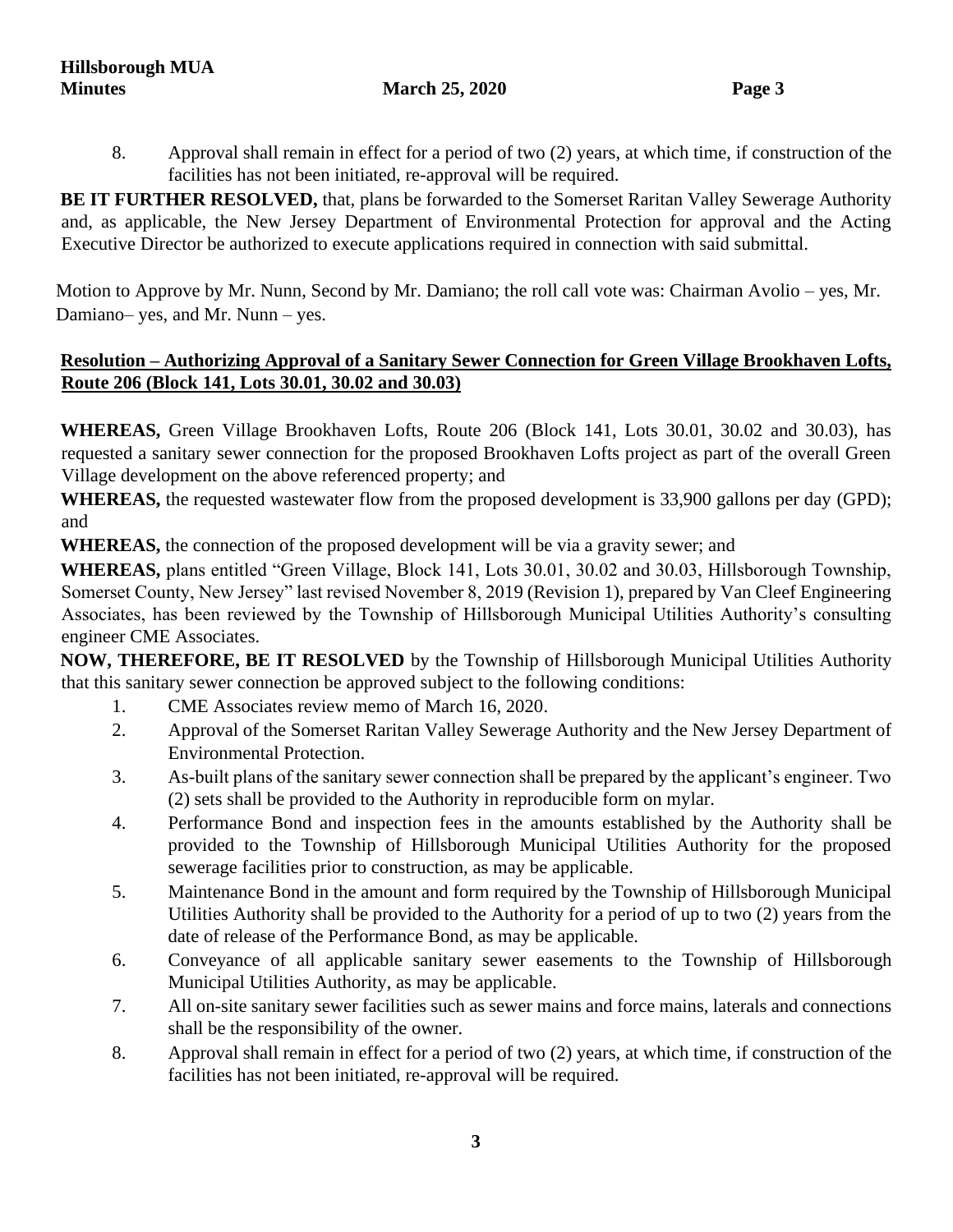BE IT FURTHER RESOLVED that this project be forwarded to the Somerset Raritan Valley Sewerage Authority and the New Jersey Department of Environmental Protection for approval and the Acting Executive Director be authorized to execute applications required in connection with said submittal.

Motion to Approve by Mr. Nunn, Second by Mr. Damiano; the roll call vote was: Chairman Avolio – yes, Mr. Damiano– yes, and Mr. Nunn – yes.

# **Resolution - Authorizing Approval of a Sanitary Sewer Connection for 163 Falcon Road (Block 182, Lot 1)**

**WHEREAS,** Sean and Christina La Costa, owners of 163 Falcon Road (Block 182, Lot 1), have requested a sanitary sewer connection for an existing single-family dwelling with a proposed addition on the above referenced property; and

**WHEREAS,** the requested wastewater flow from the existing single-family dwelling with a proposed addition is 300 gallons per day (GPD); and

**WHEREAS,** the connection of the existing single-family dwelling with a proposed addition will be via a gravity sewer lateral; and

**WHEREAS,** plans (2 plan sheets) entitled "Grading and Sanitary Connection Plan for Residential Addition for Block 182, Lot 1, Hillsborough Township, Somerset County, New Jersey" last revised February 19, 2020 and "Soil Erosion and Sediment Control Plan & Details for Residential Addition for Block 182, Lot 1, Hillsborough Township, Somerset County, New Jersey" dated February 21, 2020 , prepared by Van Cleef Engineering Associate, LLC, have been reviewed by the Township of Hillsborough Municipal Utilities Authority's consulting engineer Van Note – Harvey Associates, Inc.

**NOW, THEREFORE, BE IT RESOLVED** by the Township of Hillsborough Municipal Utilities Authority that this sanitary sewer connection be approved subject to the following conditions:

- 1. Approval of the Somerset Raritan Valley Sewerage Authority.
- 2. As-built plans of the sanitary sewer connection shall be prepared by the applicant's engineer. Two (2) sets shall be provided to the Authority in reproducible form on mylar.
- 3. Performance Bond and inspection fees in the amounts established by the Authority shall be provided to the Township of Hillsborough Municipal Utilities Authority for the proposed sewerage facilities prior to construction, as may be applicable.
- 4. Maintenance Bond in the amount and form required by the Township of Hillsborough Municipal Utilities Authority shall be provided to the Authority for a period of up to two (2) years from the date of release of the Performance Bond, as may be applicable.
- 5. Conveyance of all applicable sanitary sewer easements to the Township of Hillsborough Municipal Utilities Authority, as may be applicable.
- 6. Because this connection serves a single-family dwelling, all off-site and on-site sanitary sewer mains and force mains, laterals and connections shall be the responsibility of the owner.
- 7. Approval shall remain in effect for a period of two (2) years, at which time, if construction of the facilities has not been initiated, re-approval will be required.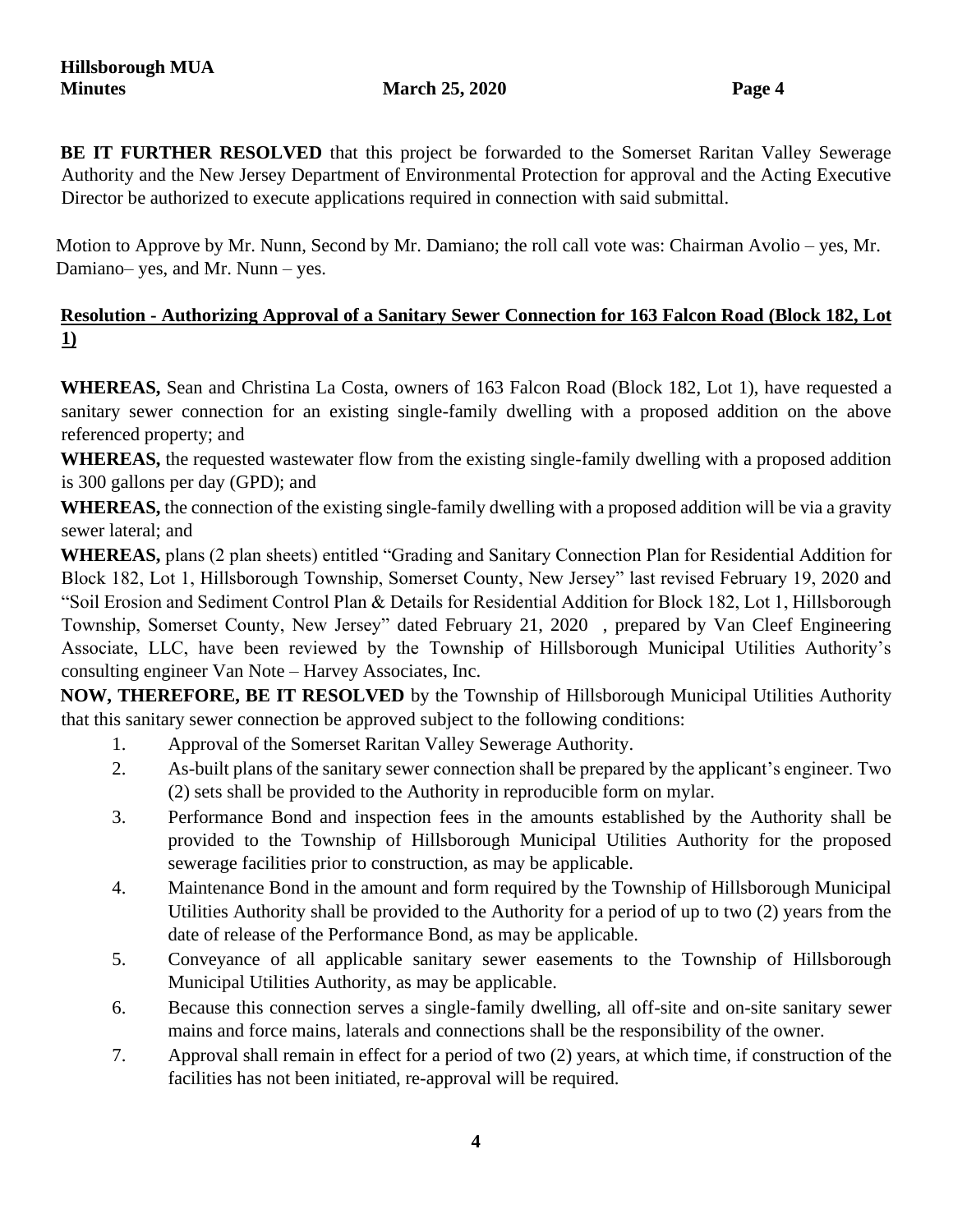**BE IT FURTHER RESOLVED,** that, as applicable, plans be forwarded to the Somerset Raritan Valley Sewerage Authority for approval and the Acting Executive Director be authorized to execute applications required in connection with said submittal.

Motion to Approve by Mr. Nunn, Second by Mr. Damiano; the roll call vote was: Chairman Avolio – yes, Mr. Damiano– yes, and Mr. Nunn – yes.

# **Resolution - Authorizing Approval of a Sanitary Sewer Connection for 702 Mill Lane (Block 11, Lot 57.02)**

**WHEREAS,** Ray Drake, owner of 702 Mill Lane (Block 11, Lot 57.02), has requested a sanitary sewer connection for an existing single-family dwelling on the above referenced property; and

**WHEREAS,** the requested wastewater flow from the existing single-family dwelling is 300 gallons per day (GPD); and

**WHEREAS,** the connection of the existing single-family dwelling will be via a gravity sewer lateral; and

**WHERE AS,** a plan sheet entitled "Plot Plan & Grading Plan, Minor Subdivision, Lot 57.02 in Block 11 Township of Hillsborough, Somerset County, New Jersey" dated March 6, 2020, prepared by D'Amico Engineering, LLC has been reviewed by the Township of Hillsborough Municipal Utilities Authority's consulting engineer Van Note – Harvey Associates, Inc.

**NOW, THEREFORE, BE IT RESOLVED** by the Township of Hillsborough Municipal Utilities Authority that this sanitary sewer connection be approved subject to the following conditions:

- 1. Approval of the Somerset Raritan Valley Sewerage Authority.
- 2. As-built plans of the sanitary sewer connection shall be prepared by the applicant's engineer. Two (2) sets shall be provided to the Authority in reproducible form on mylar.
- 3. Performance Bond and inspection fees in the amounts established by the Authority shall be provided to the Township of Hillsborough Municipal Utilities Authority for the proposed sewerage facilities prior to construction, as may be applicable.
- 4. Maintenance Bond in the amount and form required by the Township of Hillsborough Municipal Utilities Authority shall be provided to the Authority for a period of up to two (2) years from the date of release of the Performance Bond, as may be applicable.
- 5. Conveyance of all applicable sanitary sewer easements to the Township of Hillsborough Municipal Utilities Authority, as may be applicable.
- 6. Because this connection serves a single-family dwelling, all off-site and on-site sanitary sewer mains and force mains, laterals and connections shall be the responsibility of the owner.
- 7. Approval shall remain in effect for a period of two (2) years, at which time, if construction of the facilities has not been initiated, re-approval will be required.

**BE IT FURTHER RESOLVED,** that, as applicable, plans be forwarded to the Somerset Raritan Valley Sewerage Authority for approval and the Acting Executive Director be authorized to execute applications required in connection with said submittal.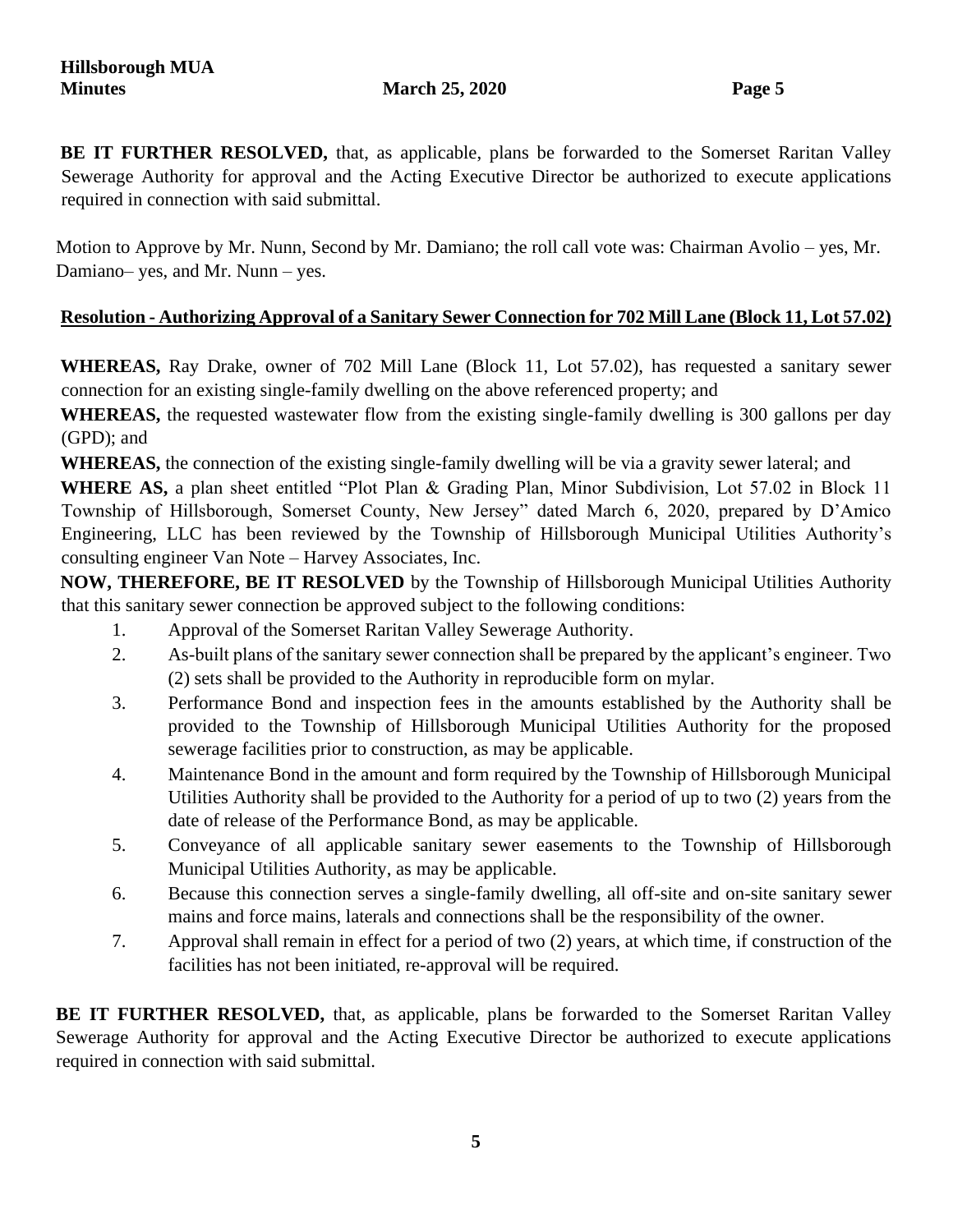Motion to Approve by Mr. Nunn, Second by Mr. Damiano; the roll call vote was: Chairman Avolio – yes, Mr. Damiano– yes, and Mr. Nunn – yes.

# **Resolution - Authorizing Approval of a Sanitary Sewer Connection for 433 Amwell Road (Block 163.22, Lot 37)**

**WHEREAS,** on March 10, 2020, Marion Rosacha, owner of 433 Amwell Road (Block 163.22, Lot 37), requested a sanitary sewer connection for an existing single-family dwelling, served by a failing septic system, on the above referenced property; and

**WHEREAS,** the requested wastewater flow from the existing single-family dwelling is 300 gallons per day (GPD); and

**WHEREAS,** the connection of the existing single-family dwelling would be via a gravity sewer lateral; and

**WHEREAS,** upon review of a properly completed application and payment of connection fees, the TTHMUA staff approved the requested connection so as to permit the construction of a sanitary sewer connection thus allowing for the disconnection from a failing septic system.

**NOW, THEREFORE, BE IT RESOLVED** by the Township of Hillsborough Municipal Utilities Authority that this sanitary sewer connection be approved and memorialized subject to the following conditions:

- 1. Approval of the Somerset Raritan Valley Sewerage Authority was issued on March 10, 2020.
- 2. As-built plans of the sanitary sewer connection shall be prepared by the applicant's engineer. Two (2) sets shall be provided to the Authority in reproducible form on mylar.
- 3. Performance Bond and inspection fees in the amounts established by the Authority shall be provided to the Township of Hillsborough Municipal Utilities Authority for the proposed sewerage facilities prior to construction, as may be applicable.
- 4. Maintenance Bond in the amount and form required by the Township of Hillsborough Municipal Utilities Authority shall be provided to the Authority for a period of up to two (2) years from the date of release of the Performance Bond, as may be applicable.
- 5. Conveyance of all applicable sanitary sewer easements to the Township of Hillsborough Municipal Utilities Authority, as may be applicable.
- 6. Because this connection serves a single-family dwelling, all off-site and on-site sanitary sewer mains and force mains, laterals and connections shall be the responsibility of the owner.
- 7. Approval shall remain in effect for a period of two (2) years, at which time, if construction of the facilities has not been initiated, re-approval will be required.

**BE IT FURTHER RESOLVED,** that, as applicable, plans be forwarded to the Somerset Raritan Valley Sewerage Authority for approval and the Acting Executive Director be authorized to execute applications required in connection with said submittal.

Motion to Approve by Mr. Damiano, Second by Mr. Nunn; the roll call vote was: Chairman Avolio – yes, Mr. Damiano– yes, and Mr. Nunn – yes.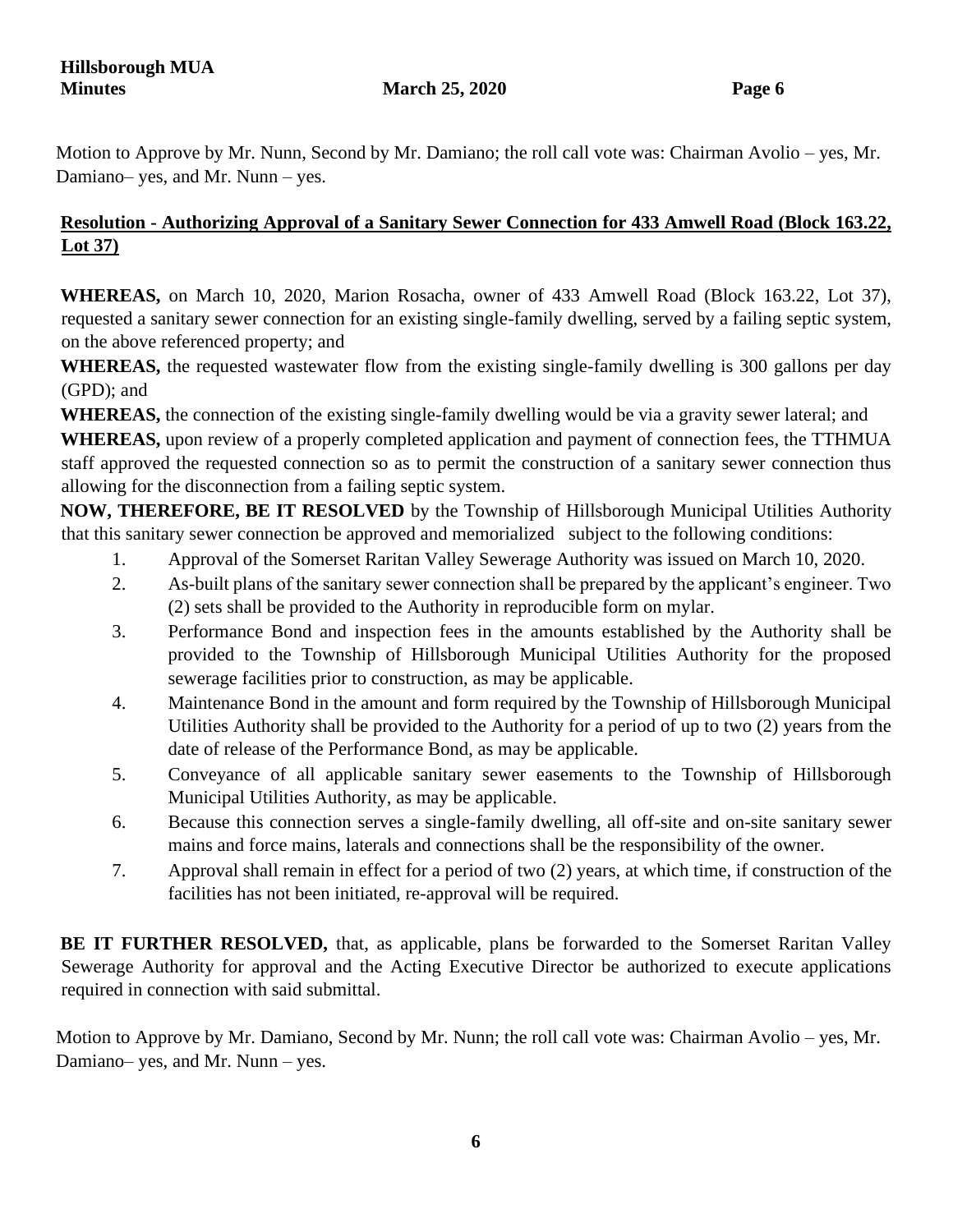## **Resolution – Approving the Hiring of Michael Swayne**

**WHEREAS,** the Authority has identified the need for additional I&I employees, and

**WHERAS,** the Authority has advertised for I&I positions, and

**WHEREAS,** Mr. Smith reviewed the application of Mr. Michael Swayne and schedule an interview, and **WHEREAS,** Mr. Smith interviewed Mr. Swayne and determined that he satisfies the criteria for an entry level position in the I&I Department with the Authority, and

**WHEREAS,** Mr. Smith recommended the Authority hire Mr. Swayne at a rate of \$19.07 per hour or \$39,678 with a standard probationary period of 90 days beginning March 9, 2020.

**NOW, THEREFORE, BE IT RESOLVED,** by the Township of Hillsborough Municipal Utilities Authority that the hiring of Michael Swayne is hereby approved for an entry level position in the I&I department with a 90 days probationary period and a starting salary of \$ 39,678 a year or \$19.07 per hour.

**BE IT FURTHER RESOLVED** that upon successful completion of his 90 days probationary period Mr. Swayne will be offered full-time employment with a salary increase of \$1,000 to \$40,678 per year.

Motion to Approve by Mr. Damiano, Second by Mr. Nunn; the roll call vote was: Chairman Avolio – yes, Mr. Damiano– yes, and Mr. Nunn – yes.

# **Resolution – Approving the Hiring of Ryan Kinney, Maintenance Department**

**WHEREAS,** the Authority has identified the need for additional maintenance employees, and

**WHERAS,** the Authority has advertised for Maintenance positions, and

**WHEREAS,** Mrs. Hohnhorst reviewed the application of Mr. Ryan Kinney and scheduled an interview, and

**WHEREAS,** Mrs. Hohnhorst interviewed Mr. Kinney and determined that he satisfies the criteria for an entry level position in the Maintenance Department with the Authority, and

**WHEREAS,** Mrs. Hohnhorst recommended the Authority hire Mr. Kinney at a rate of \$19.07 per hour or \$39,678 with a standard probationary period of 90 days beginning on or about May 1, 2020.

**NOW, THEREFORE, BE IT RESOLVED,** by the Township of Hillsborough Municipal Utilities Authority that the hiring of Ryan Kinney is hereby approved for an entry level position in the maintenance department with a 90 days probationary period and a starting salary of \$39,678 a year or \$19.07 per hour.

**BE IT FURTHER RESOLVED** that upon successful completion of his 90 days probationary period Mr. Kinney will be offered full-time employment with a salary increase of \$1,000 to \$40,678 per year.

Motion to Approve by Mr. Nunn, Second by Mr. Damiano; the roll call vote was: Chairman Avolio – yes, Mr. Damiano– yes, and Mr. Nunn – yes.

# **2019 Report of Physical Conditions – Van Note Harvey**

This item was tabled.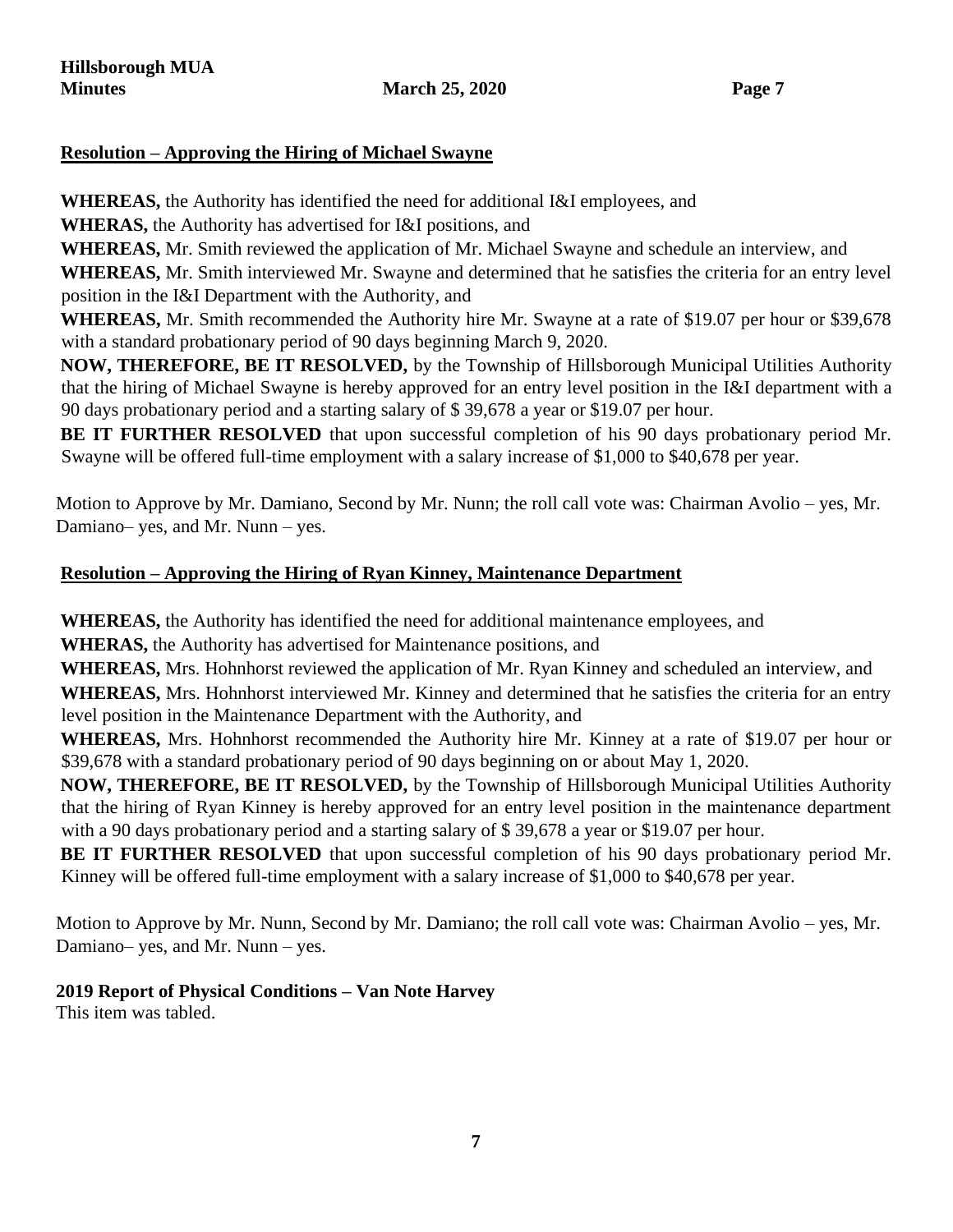#### **CORRESPONDENCE**

Chairman Avolio reminded the membership that the Annual Financial Disclosure Statements are to be filed by April 30, 2020.

#### **DISCUSSION:**

#### **Royce Brook Trunk Line**

Mr. Hough indicated that Mr. Hasan sent in the proposals as requested and no further action was necessary at this time.

#### **Copart**

Mr. Cipparulo indicated that everything request has been submitted and now is awaiting a response from the Copart attorney.

#### **Request for "Will Serve"- Campus Associates, LLC – 4 Campus Drive, Block 58, Lot 1.05**

Mr. Hough indicated that a "will serve" letter is not binding and there is sewer in the area. Mr. Hough wanted to advise the authority of the 21,270 gallon per day potential increase to the system. The response will indicated that there is sanitary sewer service in the area.

#### **Purchase of Point of Repair System for Laterals – Picote Miller Equipment**

This item was tabled.

#### **Request for "Will Serve" – C.P. East Brunswick, Inc. – 420 Amwell Road, Block 178 Lot 2 and 430 Amwell Road, Block 178 Lot 3.01**

Mr. Hough again indicated that a "will serve" letter is not binding and there is sewer in the area. Mr. Hough wanted to advise the authority of the 1,327 gallon per day potential increase to the system. The response will indicate that there is sanitary sewer service in the area.

#### **Allow staff to approve the connection of single-family dwellings to the Sanitary Sewer System**

Mr. Hough brought forth the above discussion item and indicated it is a standard procedure for authorities to permit such activity. It was requested that a procedure be created.

#### **311 Eisler Lane – Notice of Violation**

The authority was given an update regarding this resident and that there was no response thus far. Notification had been sent by both certified maiL and regular mail. The certified mail was not claimed, the regular mail was not returned. Further notification will be provided giving the resident another 30 days to respond.

#### **Engineering Services – Proposal: Capacity Analysis submitted by Van Note Harvey Associates**  This item was tabled.